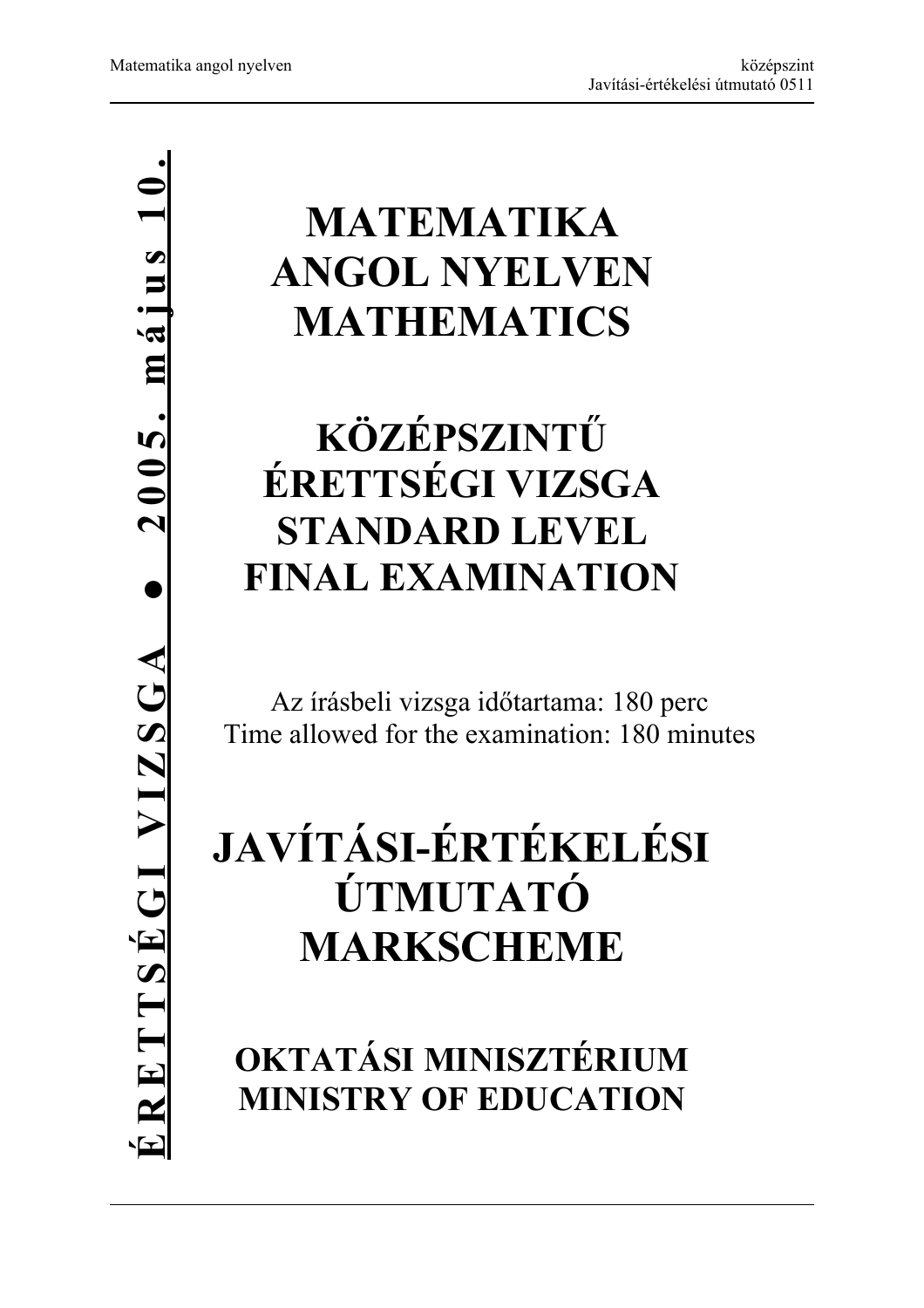## **Instructions to examiners**

### **Formal requirements:**

- Mark the paper in **ink, different in colour** from the one used by the candidate. Indicate the errors, incomplete solutions, etc. in the conventional way.
- The first one of the rectangles under each problem shows the maximum attainable score on that problem. The **points** given by the examiner are to be entered **in the rectangle** next to that.
- **If the solution is perfect,** it is enough to enter the maximum scores in the appropriate rectangles.
- If the solution is incomplete or incorrect, please indicate the individual **subtotals** on the paper, too.

### **Assessment of content:**

- The markscheme contains more than one solution for some of the problems. If the solution by the candidate is different, allocate the points by identifying the parts of the solution equivalent to those of the one given in the markscheme.
- The subtotals in the markscheme can be **further divided**, but the scores awarded should always be whole numbers.
- If it is clear that the reasoning and the final answer are both correct, you may award the maximum score even if the solution is **less detailed** than the one in the markscheme.
- If there is a **calculation error** or inaccuracy in the solution, only take off the points for that part where the error is made. If the reasoning remains correct and the error is carried forward, the points for the rest of the solution should be awarded.
- **In the case of a principal error,** no points should be awarded at all for that section of the solution, not even for steps that are formally correct. (These logical sections of the solutions are separated by double lines in the markscheme.) However, if the wrong information obtained owing to the principal error is carried forward to the next section or in the next part of the problem and used correctly, the maximum score is due for the next part.
- Where the markscheme shows a **unit** in brackets, the solution should be considered complete without that unit as well.
- If there are more than one different approaches to a problem, **assess only one** of them (the one that is worth the largest number of points).
- **Do not give extra points** (i.e. more than the score due for the problem or part of problem).
- **Do not take off points** for steps or calculations that contain errors but are not actually used by the candidate in the solution of the problem.
- **Assess only two out of the three problems in part B of Paper II.** The candidate was requested to indicate in the appropriate square the number of the problem not to be assessed and counted in their total score. Should there be a solution to that problem, it does not need to be marked. However, if it is still not clear which problem the candidate does not want to be assessed, assume automatically that it is the last one in the question paper, and do not assess that problem.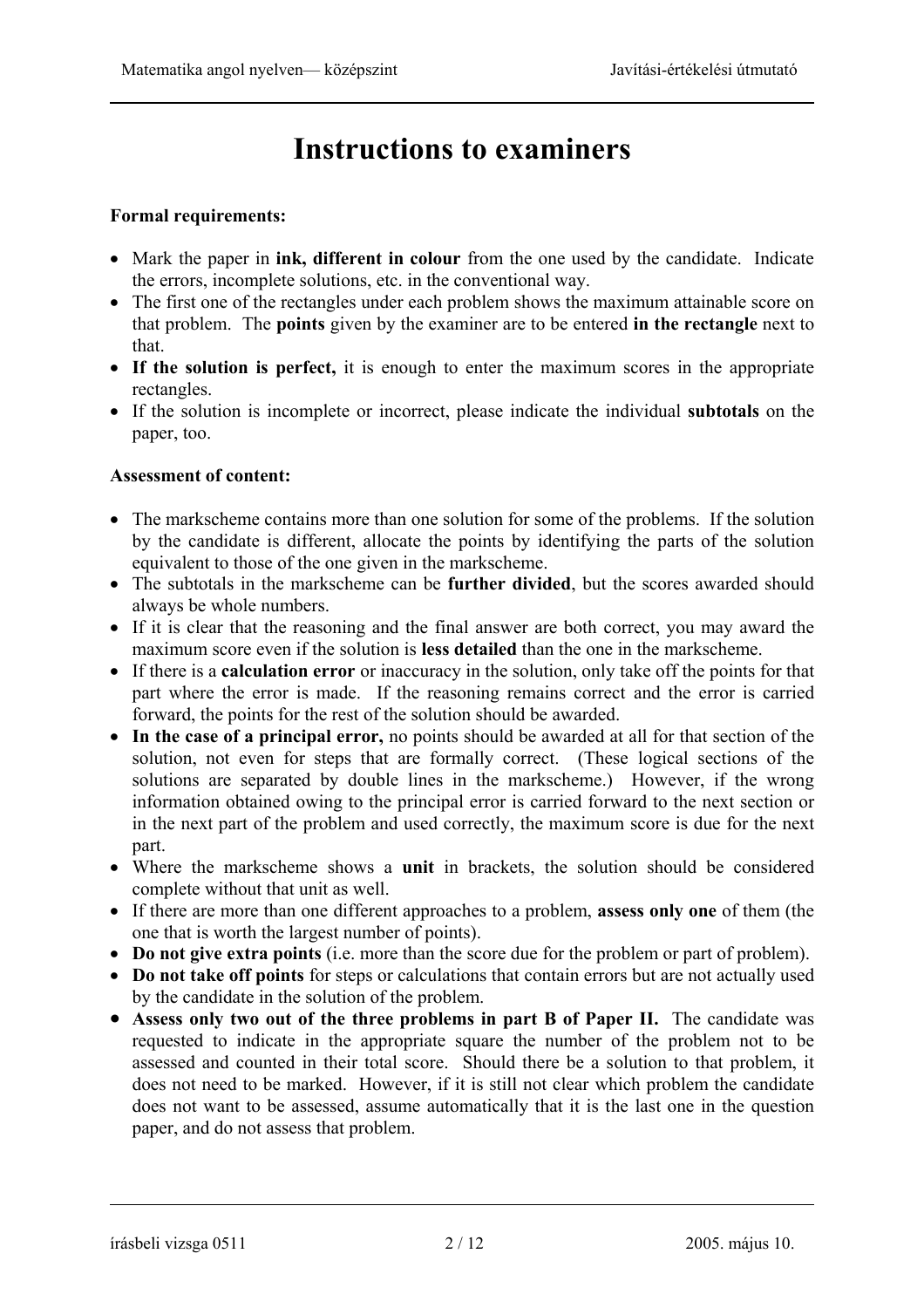### **I.**

|               | 2 points | I point should be awarded if only $\vert$<br>one coordinate is correct. |
|---------------|----------|-------------------------------------------------------------------------|
| <b>Total:</b> | 2 points |                                                                         |

| h<br>z. |                  |
|---------|------------------|
| D.      | ⌒<br>points<br>∽ |
|         | Total: 2 points  |

| [2; 6]<br>Or:<br>$2 \le y \le 6$ . |                 | 3 points   point should be subtracted<br>if the left or right end of the<br>interval is wrong or if the<br>interval is open or partly<br>open. |
|------------------------------------|-----------------|------------------------------------------------------------------------------------------------------------------------------------------------|
|                                    | Total: 3 points |                                                                                                                                                |

| 4.               |                 |  |
|------------------|-----------------|--|
| A: false.        | l point         |  |
| <b>B</b> : true. | l point         |  |
| $C:$ false.      | l point         |  |
|                  | Total: 3 points |  |

| $(x+3)^2 + (y-5)^2 = 16$ .            | 2 points        |  |
|---------------------------------------|-----------------|--|
| Or: $x^2 + y^2 + 6x - 10y + 18 = 0$ . |                 |  |
|                                       | Total: 2 points |  |

| $\frac{21}{150}$ or 14% or 0.14. |                 | 2 points $\sqrt{\frac{Any \, form \, of \, the \, answer \, i}{acceptable}}$ |
|----------------------------------|-----------------|------------------------------------------------------------------------------|
|                                  | Total: 2 points |                                                                              |

### írásbeli vizsga 0511 3 / 12 2005. május 10.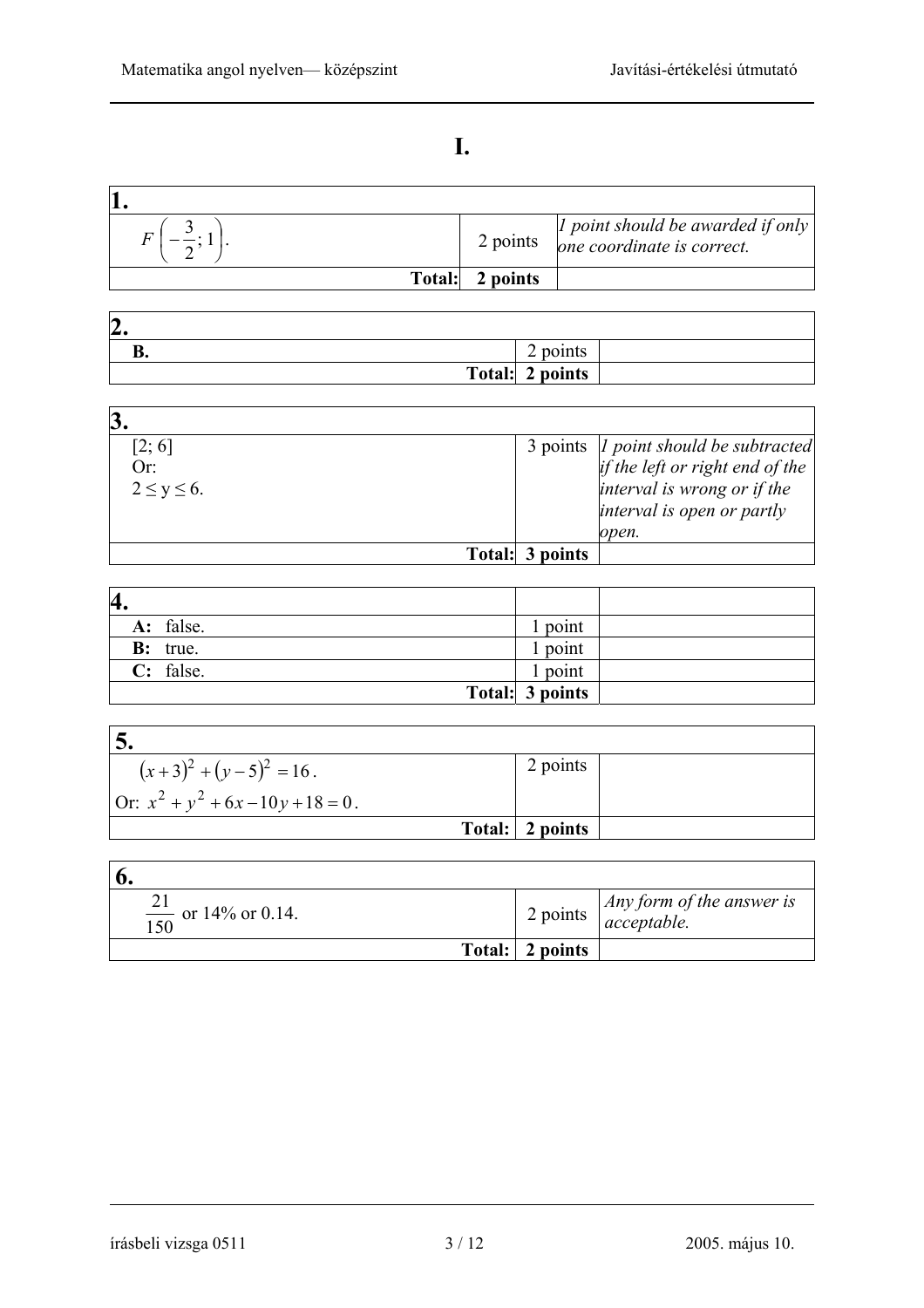| 3<br>x                                             | 1 point | <i>l</i> point is given for<br>indicating the data in the<br>diagram. |
|----------------------------------------------------|---------|-----------------------------------------------------------------------|
| $tan 18.5^{\circ} = \frac{3}{2}$<br>x              | 1 point |                                                                       |
| The other leg is $x \approx 8.966 \approx 9$ (cm). | 1 point | It is also correct without<br>rounding.                               |
| <b>Total:</b>                                      | points  |                                                                       |

| 8.      |                 |  |
|---------|-----------------|--|
| $a_5 =$ | 2 points        |  |
|         | Total: 2 points |  |

| The number of edges is 4. |                 | <i>l</i> point should be awarded<br>2 points $\int$ <i>if there is only a correct</i><br>sketch. |
|---------------------------|-----------------|--------------------------------------------------------------------------------------------------|
|                           | Total: 2 points |                                                                                                  |

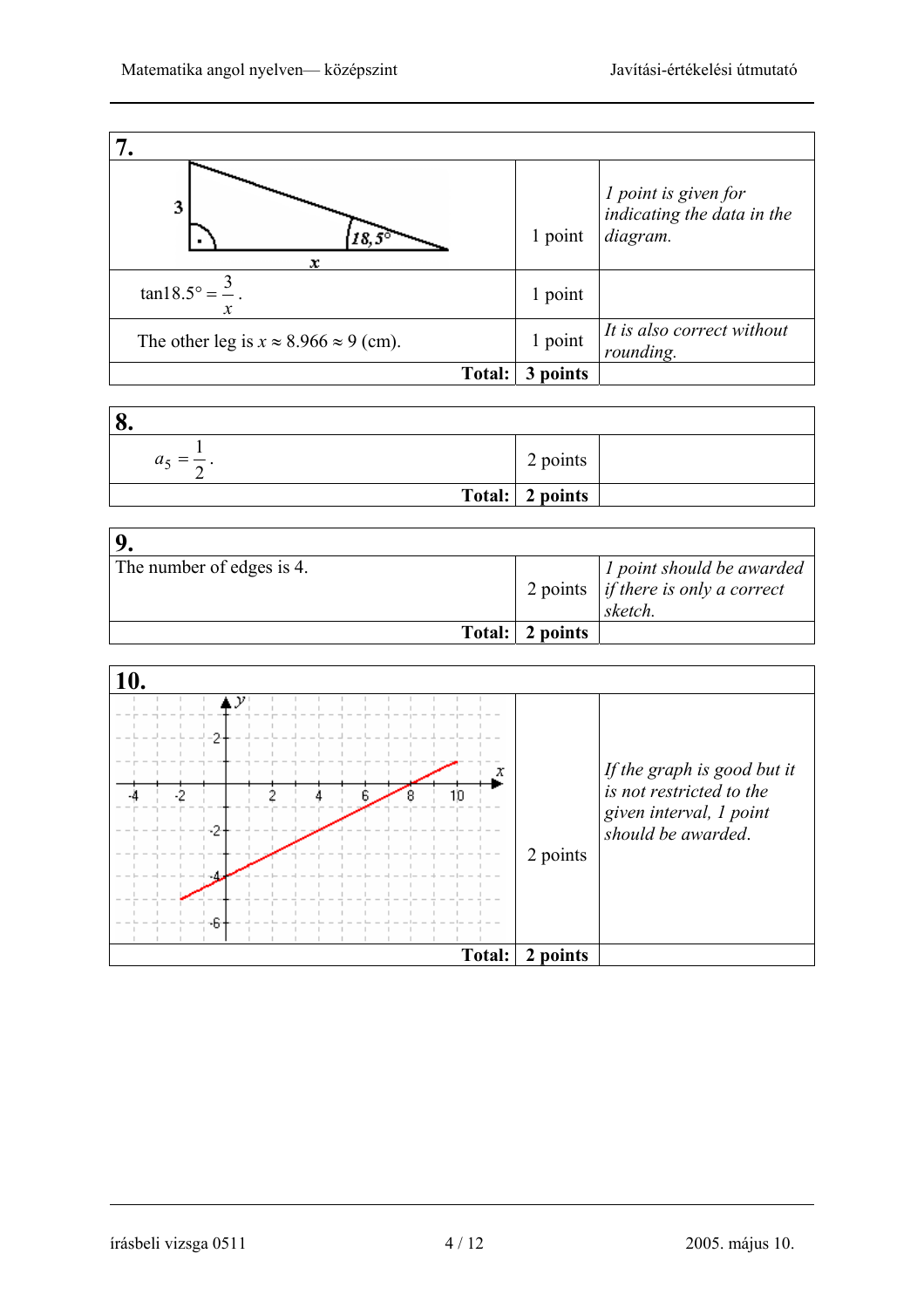| 11.                             |                        |                                                                                         |
|---------------------------------|------------------------|-----------------------------------------------------------------------------------------|
| $\mathbf{a}$                    |                        |                                                                                         |
| $22^{\circ}$<br>$= 26334.$<br>5 | 2 points               | The 2 points should also be<br>awarded if the binomial<br>coefficient is not evaluated. |
| Total:                          | 2 points               |                                                                                         |
| $\mathbf{b}$                    |                        |                                                                                         |
| $5! = 120.$                     | 2 points               | The 2 points should also be<br>awarded if the factorial is not<br>evaluated.            |
| Total:                          | points<br>$\mathbf{2}$ |                                                                                         |

| 12.                                               |             |                        |
|---------------------------------------------------|-------------|------------------------|
| $4r^3\pi$                                         |             |                        |
| $V = \frac{4.13^3 \pi}{4}$                        | 1 point     |                        |
| $V \approx 9202.8$ (cm <sup>3</sup> ).            | 1 point     |                        |
| There is $\approx 9.2$ litres of air in the ball. | 1 point     | The 1 point is for the |
|                                                   |             | conversion.            |
| <b>Total:</b>                                     | points<br>3 |                        |

írásbeli vizsga 0511 5 / 12 2005. május 10.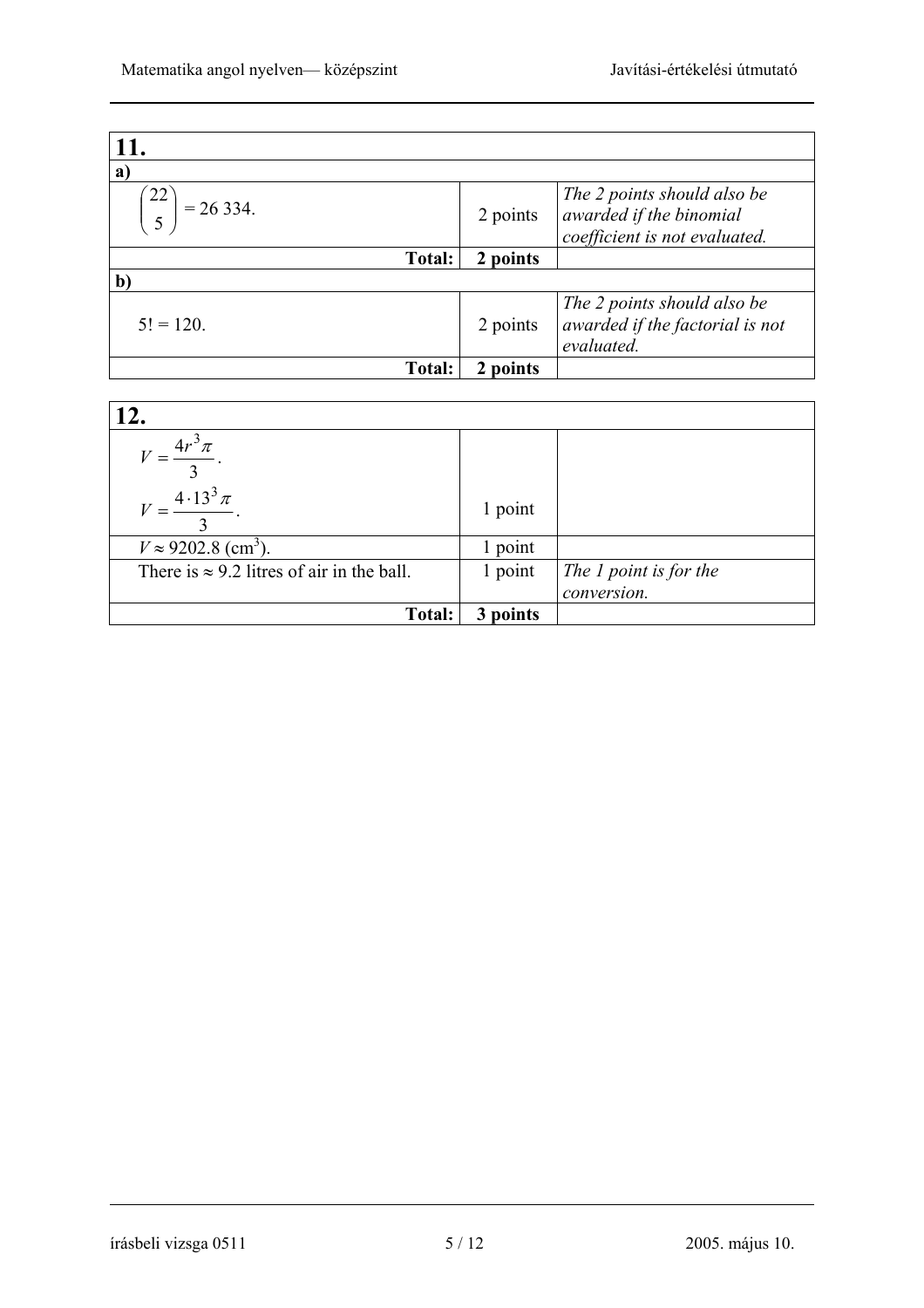| 13.                                                                                                              |                  |                                                                                                                                             |
|------------------------------------------------------------------------------------------------------------------|------------------|---------------------------------------------------------------------------------------------------------------------------------------------|
| $\cos^2 x + 4 \cos x = 3(1 - \cos^2 x).$                                                                         | 2 points         |                                                                                                                                             |
| Rearranged:                                                                                                      |                  |                                                                                                                                             |
| $4\cos^2 x + 4\cos x - 3 = 0$ .                                                                                  | 1 point          |                                                                                                                                             |
| The roots of this equation are.                                                                                  |                  |                                                                                                                                             |
| $\cos x = \frac{1}{2}$ or                                                                                        | 1 point          |                                                                                                                                             |
| $\cos x = -\frac{3}{2}.$                                                                                         | 1 point          |                                                                                                                                             |
| If $\cos x = \frac{1}{2}$ , then $x_1 = \frac{\pi}{3} + 2k\pi$ ,<br>$x_2 = \frac{5\pi}{3} + 2k\pi$ ,<br>or       | 3 points         |                                                                                                                                             |
| where $k \in Z$ .                                                                                                | 1 point          |                                                                                                                                             |
| If $\cos x = -\frac{3}{2}$ , then there is no solution, since<br>$\cos \ge -1$ for all x.                        | 2 points         |                                                                                                                                             |
| Since the transformations have been equivalent,<br>both sets of roots are solutions of the original<br>equation. | 1 point          | The 1 point for checking is<br>also due if periods are not<br>indicated but the two roots<br>obtained are substituted<br>into the equation. |
|                                                                                                                  | Total: 12 points |                                                                                                                                             |

| 14.                                        |          |                                                                                            |
|--------------------------------------------|----------|--------------------------------------------------------------------------------------------|
| a)                                         |          |                                                                                            |
| $a_2 = 17$ and $a_3 = 21$ .<br>$d=4$ .     | 1 point  | The 1 point is due for the<br>common difference.                                           |
| $a_1 = 13$ .                               | 1 point  |                                                                                            |
| $a_{150} = 609.$                           | 1 point  | The value of $a_{150}$ is also<br>accepted if it only appears<br>in the summation formula. |
| $S_{150} = \frac{13 + 609}{2} \cdot 150$ . | 1 point  |                                                                                            |
| $S_{150} = 46650.$                         | 1 point  |                                                                                            |
| Total:                                     | 5 points |                                                                                            |

| The rule for divisibility by three can be applied.      | point   | The 2 points are also due if |
|---------------------------------------------------------|---------|------------------------------|
| The digits of 25 863 add up to 24, thus it is divisible |         | the divisibility rule is not |
| by three.                                               | 1 point | stated, only applied.        |
| The sum remains the same for any order, so the          |         |                              |
| statement is true.                                      | point   |                              |
| <b>Total:</b>                                           | points  |                              |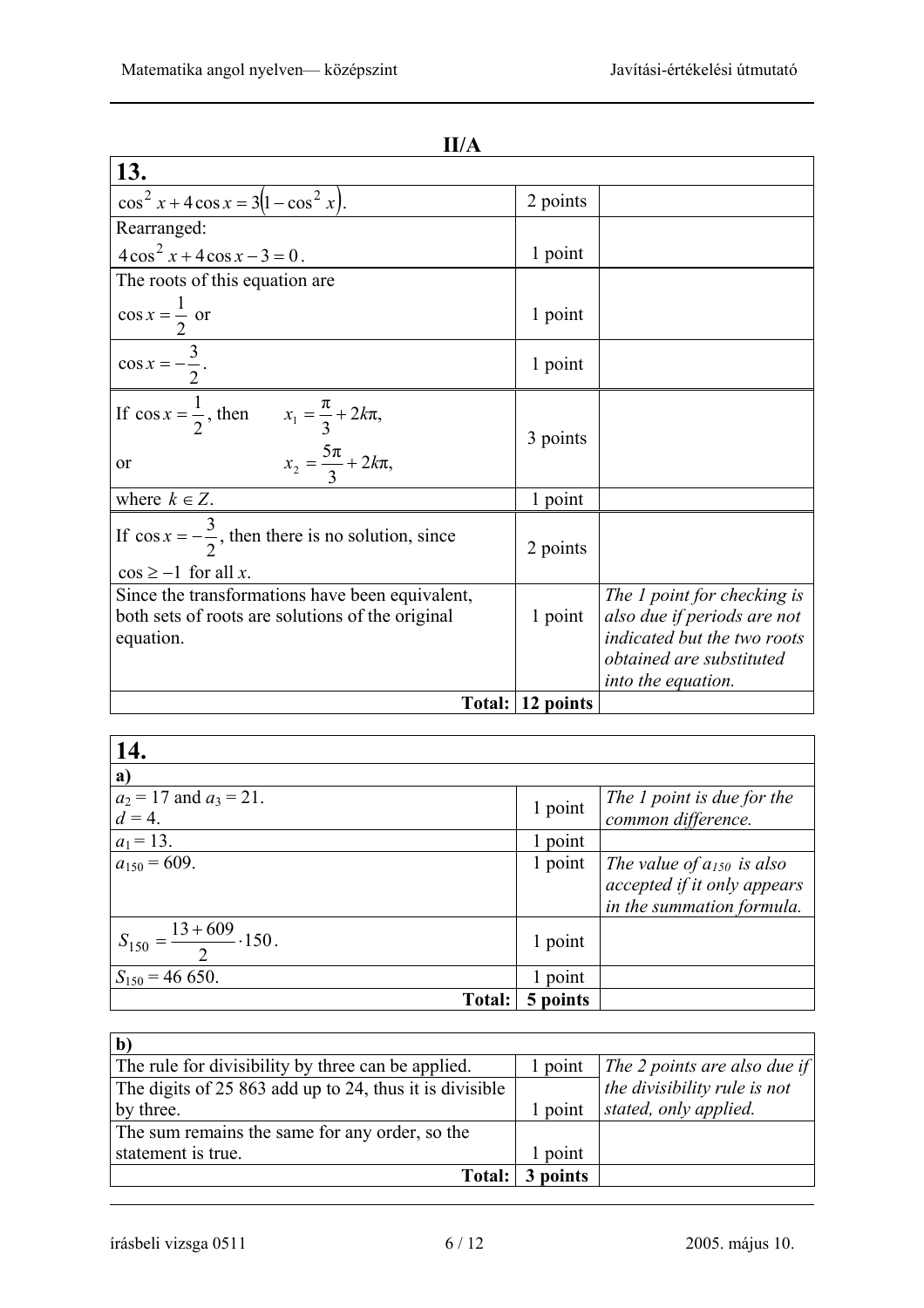| $\mathbf{c})$                                             |          |                                                                                                              |
|-----------------------------------------------------------|----------|--------------------------------------------------------------------------------------------------------------|
| The rule for divisibility by four can be applied.         | 1 point  | The 1 point is also due if<br>the rule is not stated but<br>there is evidence of its<br>correct application. |
| In this case, the condition is met if the last two digits |          |                                                                                                              |
| 28;<br>are                                                |          |                                                                                                              |
| 32;                                                       |          | If there are only four or                                                                                    |
| 36;                                                       |          | five out of the six endings                                                                                  |
| 52;                                                       |          | listed, award 1 point                                                                                        |
| 56;                                                       |          | instead of 2. If there are                                                                                   |
| 68.                                                       | 2 points | fewer than that, award $\theta$                                                                              |
|                                                           |          | <i>points.</i>                                                                                               |
| Thus the digit in the tenths' place may be 2, 3, 5 or     | 1 point  | This point is only due if all                                                                                |
| 6.                                                        |          | solutions are listed.                                                                                        |
| <b>Total:</b>                                             | points   |                                                                                                              |

*If none of the six endings are listed but the rule of divisibility is applied correctly and the answer is also correct, award 4 points.* 

*Award 4 points as well if the rule of divisibility is not stated but the endings are listed correctly and the answer is correct, too.*

| 15.                                                   |          |  |
|-------------------------------------------------------|----------|--|
| $\mathbf{a}$                                          |          |  |
| The arithmetic mean is                                |          |  |
| $3.100 + 2.95 + 91 + 2.80 + 65 + 2.31 + 2.17 + 8 + 5$ | 2 points |  |
| 15                                                    |          |  |
| $= 61.$                                               | 1 point  |  |
| Mode: 100.                                            | 1 point  |  |
| Median: 80.                                           | 1 point  |  |
| Total:                                                | 5 points |  |

| $\mathbf{b}$             |           |      |              |      |        |          |  |
|--------------------------|-----------|------|--------------|------|--------|----------|--|
|                          |           |      |              |      |        |          |  |
| Grade                    | excellent | good | satisfactory | pass | fail   |          |  |
| Number<br>of<br>students |           |      |              | っ    | 4      | 2 points |  |
|                          |           |      |              |      | Total: | 2 points |  |

| c                  |          |                           |
|--------------------|----------|---------------------------|
| Excellent: 192°.   |          | The calculation of the    |
| Good: $24^\circ$ . |          | central angles does not   |
| Satisfactory: 48°. |          | need to be shown but the  |
| Fail: $96^\circ$ . | 2 points | angles have to be stated. |

írásbeli vizsga 0511 7 / 12 2005. május 10.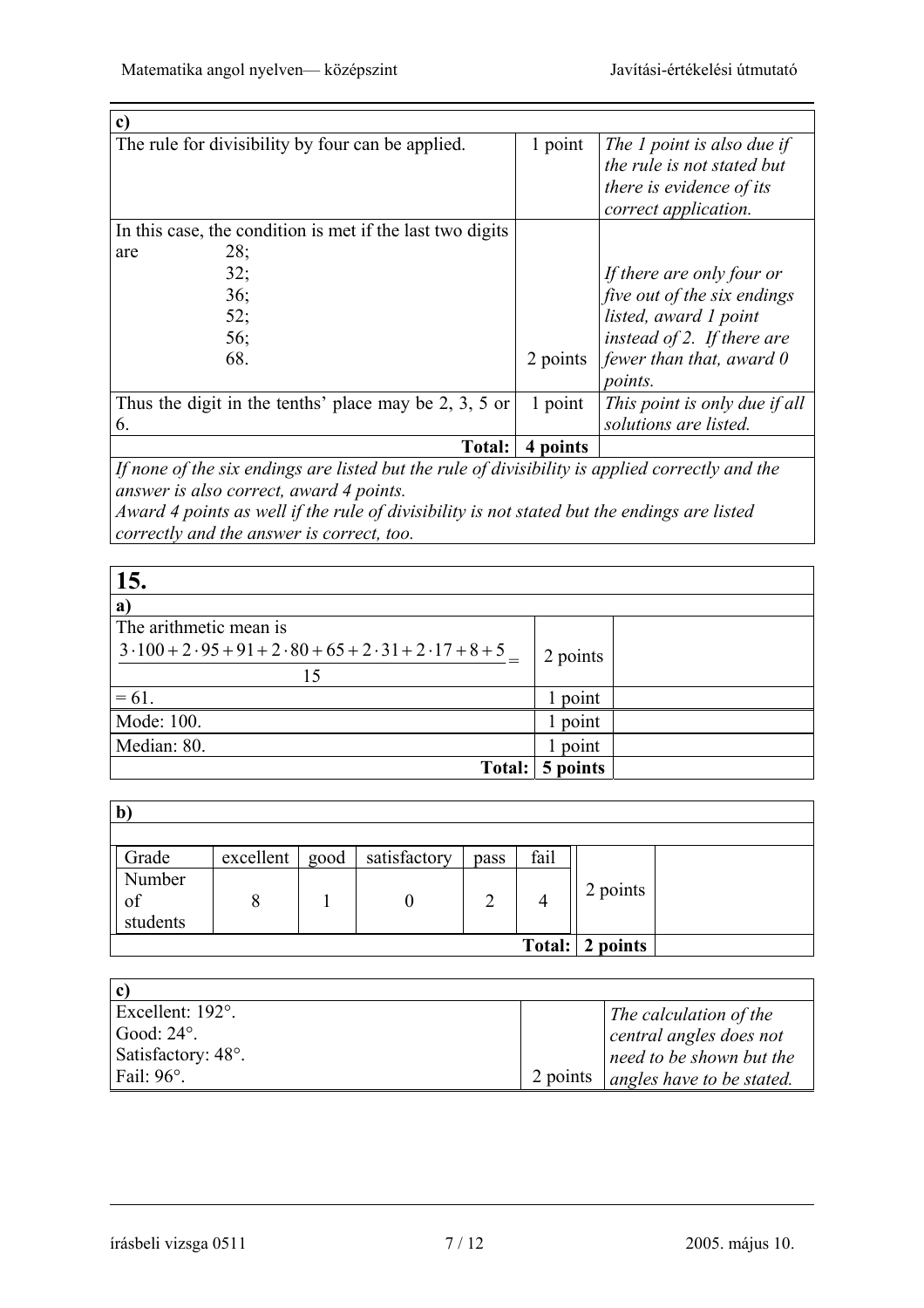Matematika angol nyelven— középszint Javítási-értékelési útmutató

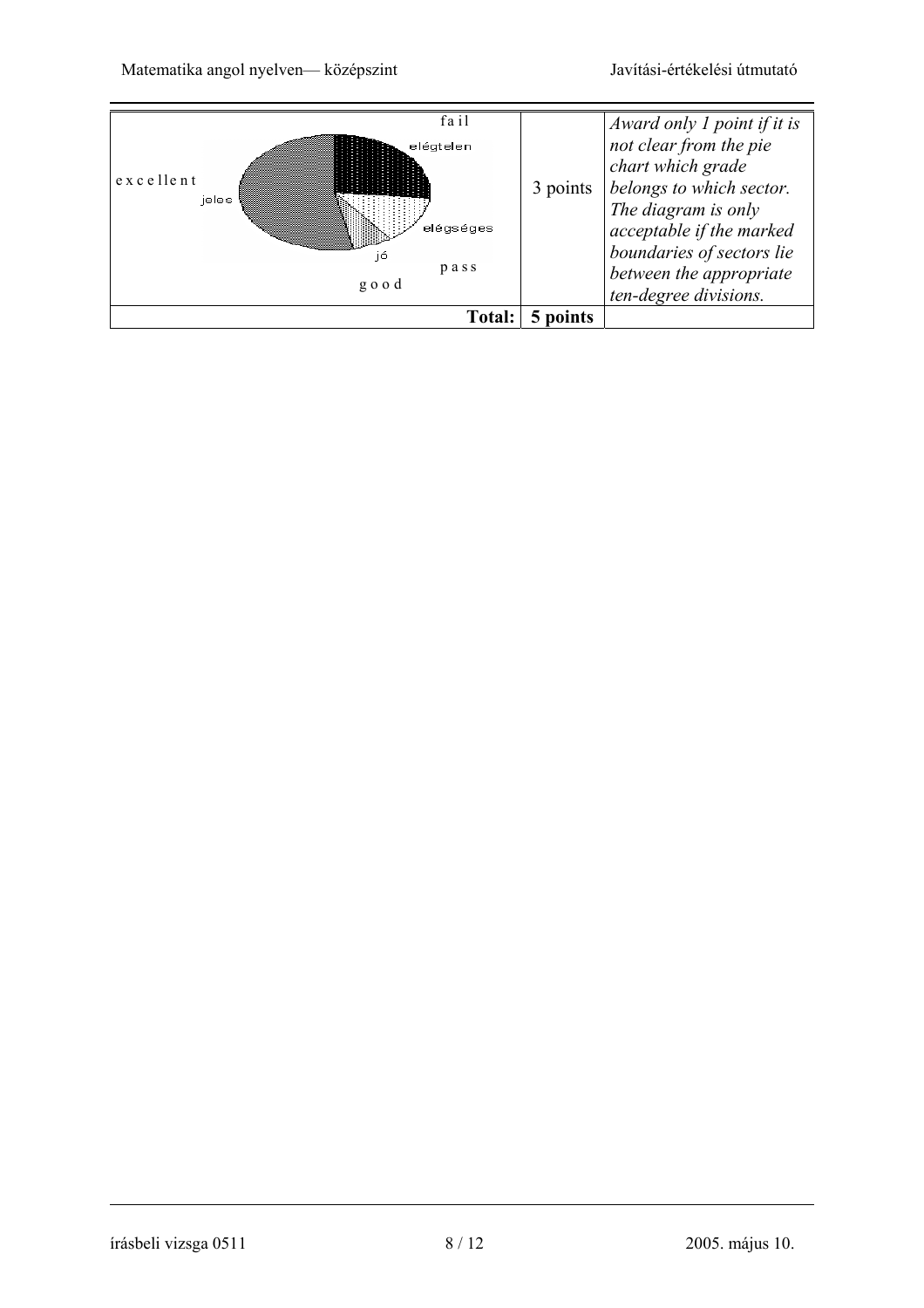### **II/B**

# **Out of problems 16 to 18, do not assess the one indicated by the candidate.**

| 16.                                                                                         |             |                                                                                |  |  |
|---------------------------------------------------------------------------------------------|-------------|--------------------------------------------------------------------------------|--|--|
| a)                                                                                          |             |                                                                                |  |  |
| α<br>5√3<br>$a=2r$ .                                                                        | $2$ points* | The longitudinal section<br>containing the axis is an<br>equilateral triangle. |  |  |
| From the Pythagorean theorem: $a^2 = r^2 + (5\sqrt{3})^2$ .                                 | 1 point*    |                                                                                |  |  |
| $4r^2 = r^2 + (5\sqrt{3})^2$ .                                                              | 2 points*   |                                                                                |  |  |
| $r = 5$ cm.                                                                                 | 1 point*    |                                                                                |  |  |
| $a = 10$ cm.                                                                                | 1 point*    |                                                                                |  |  |
| $A = r^2 \pi + r \pi a$ .<br>$A = 25\pi + 50\pi$ .                                          | 1 point     |                                                                                |  |  |
| $A = 75\pi$ .                                                                               |             |                                                                                |  |  |
| Or $A \approx 235.6$ cm <sup>2</sup> .                                                      | 1 point     |                                                                                |  |  |
| <b>Total:</b>                                                                               | 9 points    |                                                                                |  |  |
| * Award the appropriate points as well if these results only appear in the answers to parts |             |                                                                                |  |  |
| b) or c).                                                                                   |             |                                                                                |  |  |

| $\mathbf b$                           |          |  |
|---------------------------------------|----------|--|
| $r^2 \pi \cdot m$                     |          |  |
|                                       |          |  |
| $V = \frac{25\pi \cdot 5\sqrt{3}}{2}$ | 1 point  |  |
| $V \approx 226.7$ cm <sup>3</sup> .   | 1 point  |  |
| Total:                                | 2 points |  |

| $\mathbf{c}$                                              |          |                                                                                |
|-----------------------------------------------------------|----------|--------------------------------------------------------------------------------|
| <b>Solution 1.</b>                                        |          |                                                                                |
| The radius of the sector is a.                            | point    |                                                                                |
| The length of the arc is $a\pi$ .                         | 2 points |                                                                                |
| $\alpha$<br>$a\pi$<br>$360^\circ$<br>$2a\pi$              | 2 points |                                                                                |
| The central angle in question is $\alpha = 180^{\circ}$ . | 1 point  | The point is also due for<br>correct calculation with<br>an approximate value. |
| Total:                                                    | 6 points |                                                                                |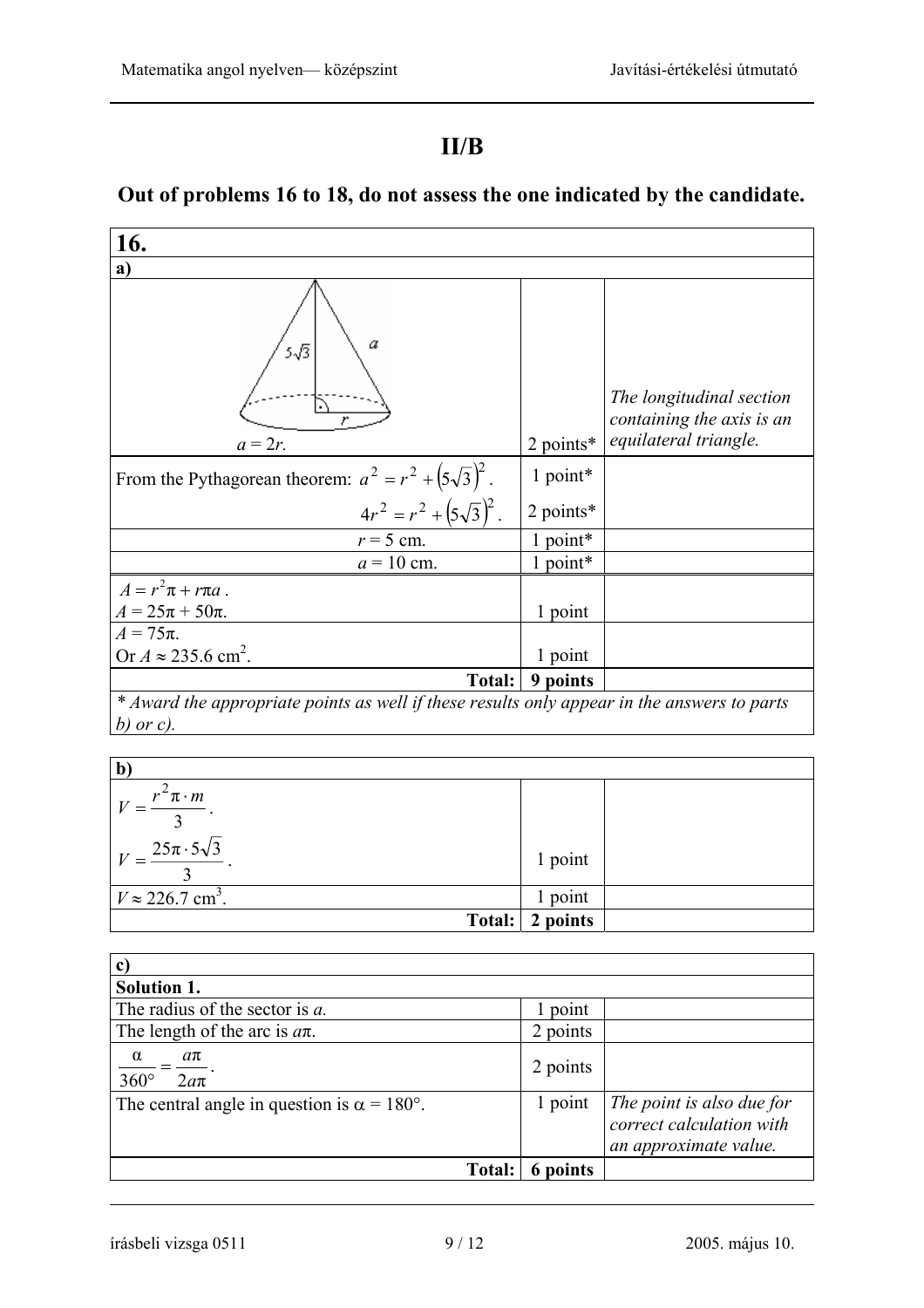| <b>Solution 2.</b>                                         |          |  |
|------------------------------------------------------------|----------|--|
| The radius of the sector is a.                             | point    |  |
| The length of the arc is $a\pi$ .                          | 2 points |  |
| The perimeter of the whole circle is $2a\pi$ .             | point    |  |
| The arc length is one half of it, i.e. it is a semicircle. | point    |  |
| Thus $\alpha = 180^\circ$ .                                | point    |  |
| <b>Total:</b>                                              | 6 points |  |

| 17.                                                 |                  |                                                                                                                        |
|-----------------------------------------------------|------------------|------------------------------------------------------------------------------------------------------------------------|
| a)                                                  |                  |                                                                                                                        |
| Let $x$ denote the price of the magazine.           | 1 point          | This 1 point is also due if<br>the unknown is not<br>defined but its meaning is<br>made clear by the verbal<br>answer. |
| Anna had 0.88x forints.                             | 1 point          |                                                                                                                        |
| Zsuzsi had $\frac{4}{5}x$ forints.                  | 1 point          |                                                                                                                        |
| The equation:                                       |                  | Award 4 points altogether                                                                                              |
| $0.88x + \frac{4}{5}x - x = 714$ .                  | 2 points         | for setting up the<br>equation.                                                                                        |
| $x = 1050$ .                                        | 1 point          |                                                                                                                        |
| $0.88x = 924$ and                                   | 1 point          |                                                                                                                        |
| $\frac{4}{5}x = 840.$                               | 1 point          |                                                                                                                        |
| The magazine cost 1050 forints. Anna originally had |                  |                                                                                                                        |
| 924 forints and Zsuzsi had 840 forints.             | 1 point          |                                                                                                                        |
| Checking:                                           | 1 point          |                                                                                                                        |
|                                                     | Total: 10 points |                                                                                                                        |

| $b$                                                                                                  |          |                                                                                                                        |
|------------------------------------------------------------------------------------------------------|----------|------------------------------------------------------------------------------------------------------------------------|
| <b>Solution 1.</b>                                                                                   |          |                                                                                                                        |
| Anna receives a share of a forints, and Zsuzsi gets<br>$714 - a$ forints out of the money remaining. | 1 point  | This 1 point is also due if<br>the unknown is not<br>defined but its meaning is<br>made clear by the verbal<br>answer. |
| 924<br>0.88<br>$\overline{a}$<br><sub>or</sub><br>$\frac{1}{714-a}$<br>840 $714 - a$<br>0.8          | 2 points | Either equation is<br>acceptable.                                                                                      |
| Hence                                                                                                |          |                                                                                                                        |
| $a = 374$ ;                                                                                          | point    |                                                                                                                        |
| $714 - a = 340.$                                                                                     | 1 point  |                                                                                                                        |
| Thus Anna will have 374 forints and Zsuzsi will                                                      |          |                                                                                                                        |
| have 340 forints left after buying the magazine.                                                     | point    |                                                                                                                        |
| Checking:                                                                                            | point    |                                                                                                                        |
| Total:                                                                                               | 7 points |                                                                                                                        |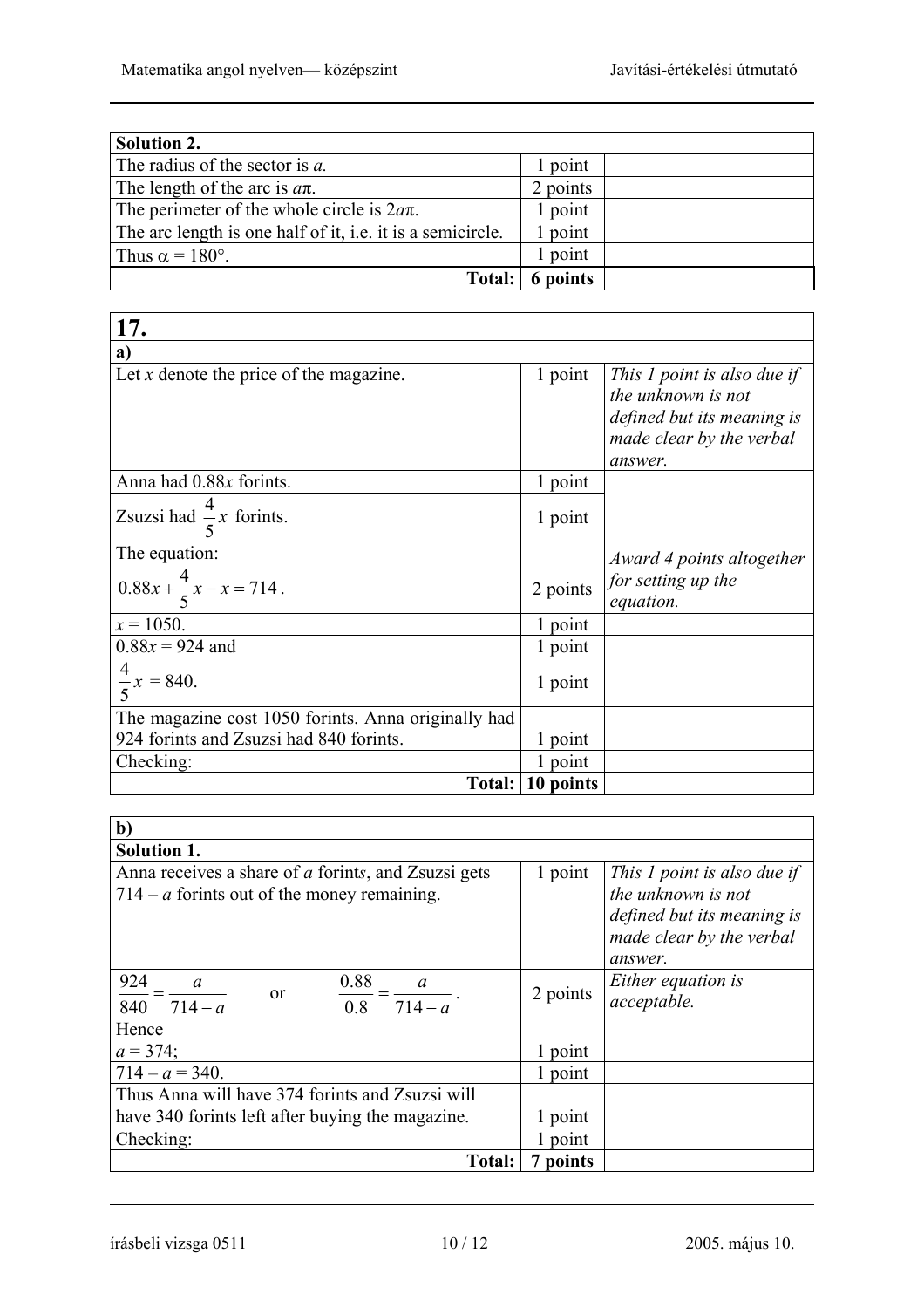| <b>Solution 2.</b>                                       |                   |  |
|----------------------------------------------------------|-------------------|--|
| The two of them had 1764 forints.                        | point             |  |
| Anna receives $\frac{924}{1764}$ of the money remaining, | 1 point           |  |
| that is $714 \cdot \frac{924}{1764}$ =                   | 1 point           |  |
| $=$ 374 forints, and                                     | 1 point           |  |
| $\sqrt{Z\text{suzsi gets}}$ $\frac{840}{1764}$ of it,    | 1 point           |  |
| that is $714 \cdot \frac{840}{14}$ =<br>1764             | 1 point           |  |
| $=$ 340 formts.                                          | point             |  |
|                                                          | Total:   7 points |  |

| 18.                                                 |          |                                                                                                      |
|-----------------------------------------------------|----------|------------------------------------------------------------------------------------------------------|
| a                                                   |          |                                                                                                      |
| <b>Solution 1.</b>                                  |          |                                                                                                      |
|                                                     | 2 points | If only one or two of the<br>three numbers in the set<br>diagram are correct,<br>award 1 point only. |
| The number of differences that at least one of them |          |                                                                                                      |
| noticed is $4 + 7 + 8 = 19$ .                       | point    |                                                                                                      |
| Neither of them noticed $23 - 19 = 4$ differences.  | point    |                                                                                                      |
| Total:                                              | points   |                                                                                                      |

| <b>Solution 2.</b>                                  |          |                            |
|-----------------------------------------------------|----------|----------------------------|
| The number of differences found can also be         |          | Do not give partial credit |
| expressed without a set diagram: $11 + 15 - 7$ .    | 2 points | here.                      |
| Thus the number of differences that at least one of | 1 point  |                            |
| them noticed is 19.                                 |          |                            |
| Neither of them noticed $23 - 19 = 4$ differences.  | point    |                            |
| <b>Total:</b>                                       | 4 points |                            |

| $\mathbf b$                                    |               |             |                                                      |
|------------------------------------------------|---------------|-------------|------------------------------------------------------|
|                                                |               | 7 points    | One point for each correct<br>number in the diagram. |
|                                                | Total:        | points<br>7 |                                                      |
| c                                              |               |             |                                                      |
| There is a difference that Enikő did not find. |               |             |                                                      |
| OR: Enikő did not find every difference.       |               |             | Do not give partial credit                           |
| OR: Enikő did not find all the differences.    |               | 2 points    | here.                                                |
|                                                | <b>Total:</b> | 2 points    |                                                      |